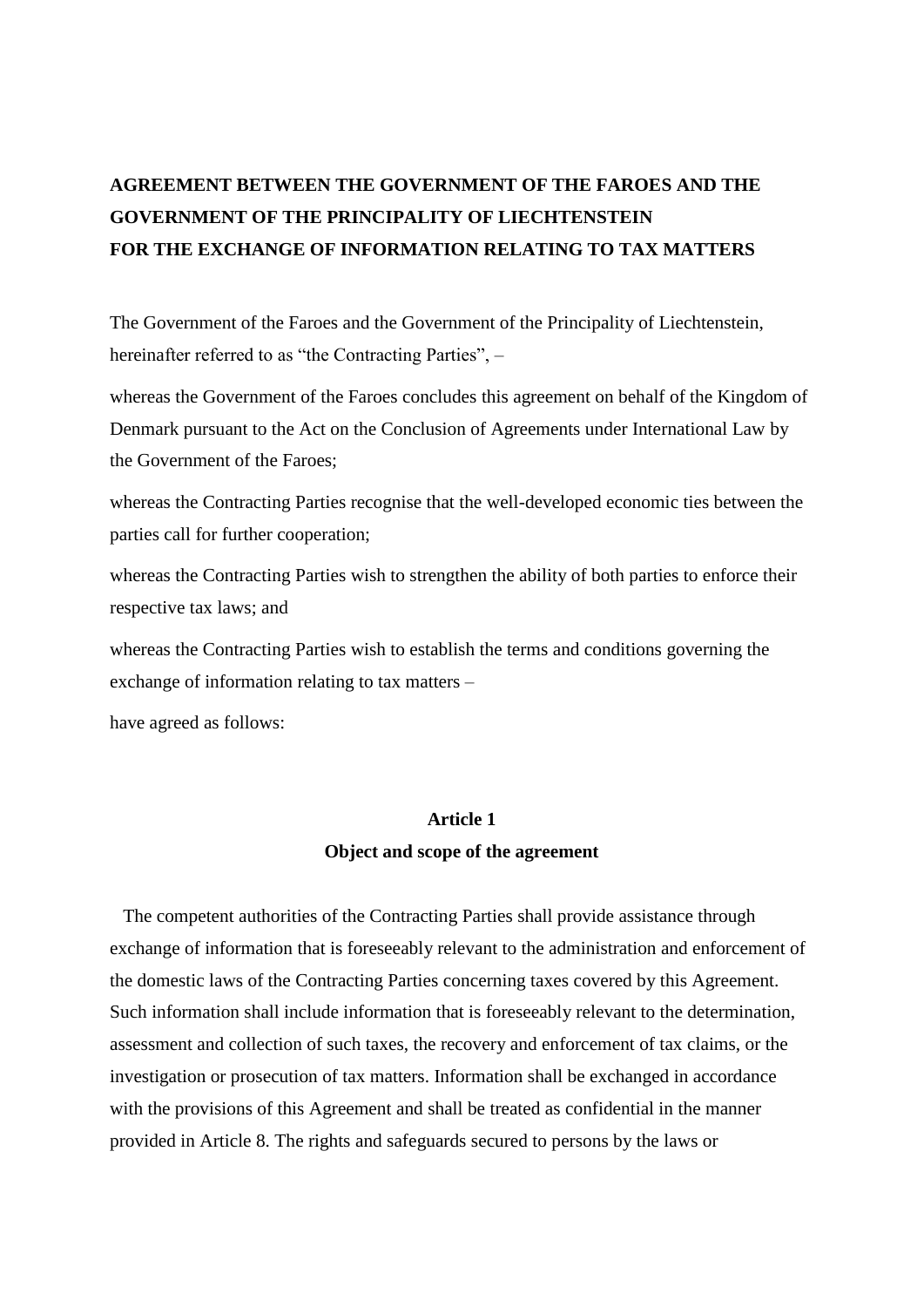administrative practice of the requested Party remain applicable to the extent that they do not unduly prevent or delay effective exchange of information.

### **Article 2 Jurisdiction**

A requested Party is not obligated to provide information which is neither held by its authorities nor in the possession or control of persons who are within its territorial jurisdiction.

# **Article 3**

### **Taxes covered**

1. This Agreement shall apply to taxes of every kind and description imposed in the Contracting Parties.

2. This Agreement shall also apply to any identical or substantially similar taxes imposed after the date of signature of the Agreement in addition to or in place of the existing taxes. The competent authorities of the Contracting Parties shall notify each other of any substantial changes to the taxation and related information gathering measures covered by the Agreement.

### **Article 4 Definitions**

1. For the purposes of this Agreement, unless otherwise defined:

a) the term "Contracting Party" means the Faroes or Liechtenstein as the context requires; b) the term "Liechtenstein" means the Principality of Liechtenstein, and, when used in a

geographical sense, the area in which the tax laws of the Principality of Liechtenstein apply;

c) the term "the Faroes" means the landmass of the Faroes and their territorial waters and any area outside the territorial waters where the Faroes according to Faroese legislation and in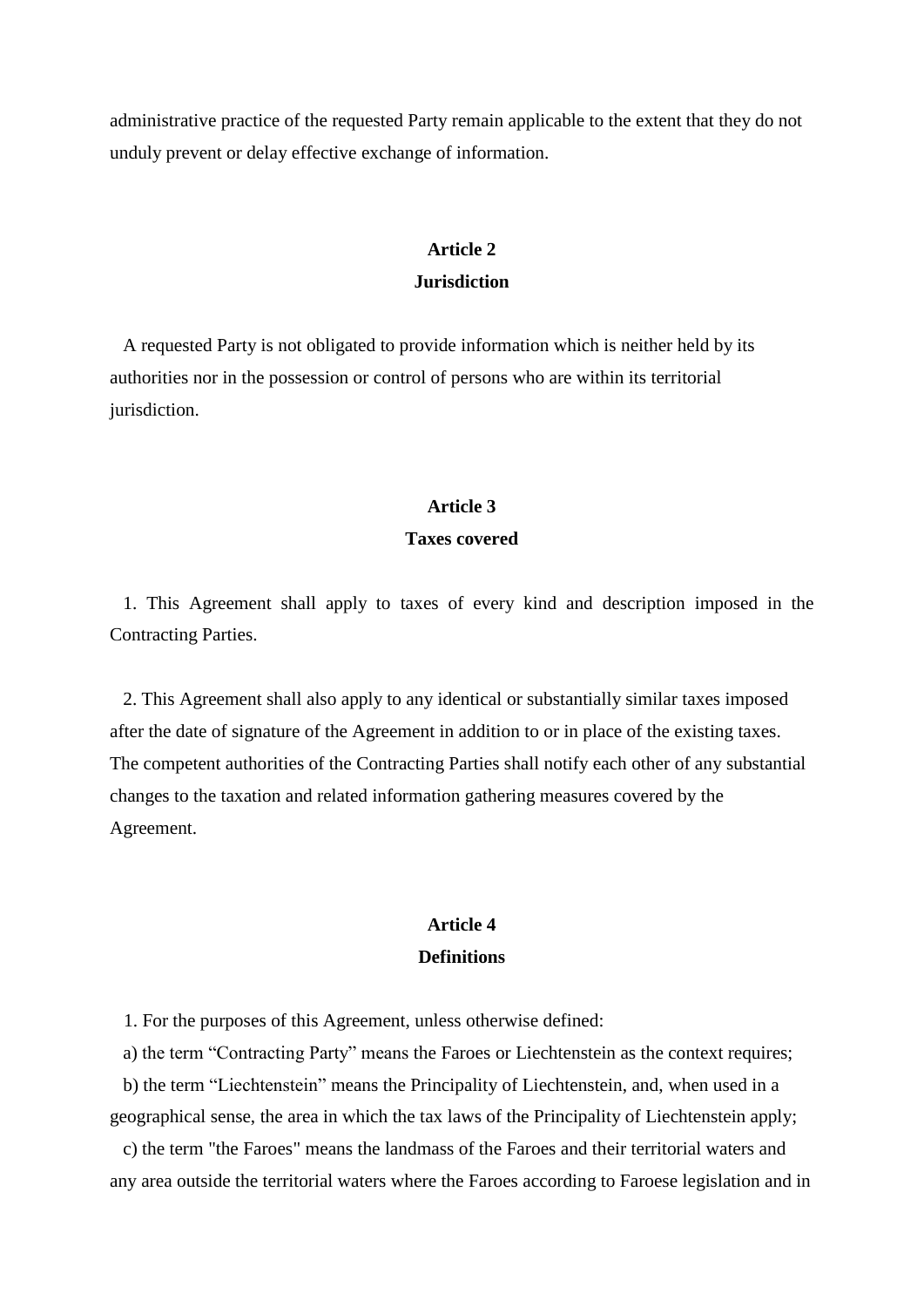accordance with international law, may exercise rights with respect to the seabed and subsoil and their natural resources;

d) the term "competent authority" means:

(i) in Liechtenstein, the Government of the Principality of Liechtenstein or its authorised representative;

(ii) in the Faroes, the Minister of Finance or his authorised representative or the authority which is designated as a competent authority for the purpose of this Agreement;

e) the term "person" includes an individual, a company and any other body of persons;

f) the term "company" means any body corporate or any entity that is treated as a body corporate for tax purposes;

g) the term "publicly traded company" means any company whose principal class of shares is listed on a recognised stock exchange provided its listed shares can be readily purchased or sold by the public. Shares can be purchased or sold "by the public" if the purchase or sale of shares is not implicitly or explicitly restricted to a limited group of investors;

h) the term "principal class of shares" means the class or classes of shares representing a majority of the voting power and value of the company;

i) the term "recognised stock exchange" means any stock exchange agreed upon by the competent authorities of the Contracting Parties;

j) the term "collective investment fund or scheme" means any pooled investment vehicle, irrespective of legal form. The term "public collective investment fund or scheme" means any collective investment fund or scheme provided the units, shares or other interests in the fund or scheme can be readily purchased, sold or redeemed by the public. Units, shares or other interests in the fund or scheme can be readily purchased, sold or redeemed "by the public" if the purchase, sale or redemption is not implicitly or explicitly restricted to a limited group of investors;

k) the term "tax" means any tax to which the Agreement applies;

l) the term "applicant Party" means the Contracting Party requesting information;

m) the term "requested Party" means the Contracting Party requested to provide information;

n) the term "information gathering measures" means laws and administrative or judicial procedures that enable a Contracting Party to obtain and provide the requested information;

o) the term "information" means any fact, statement or record in any form whatever.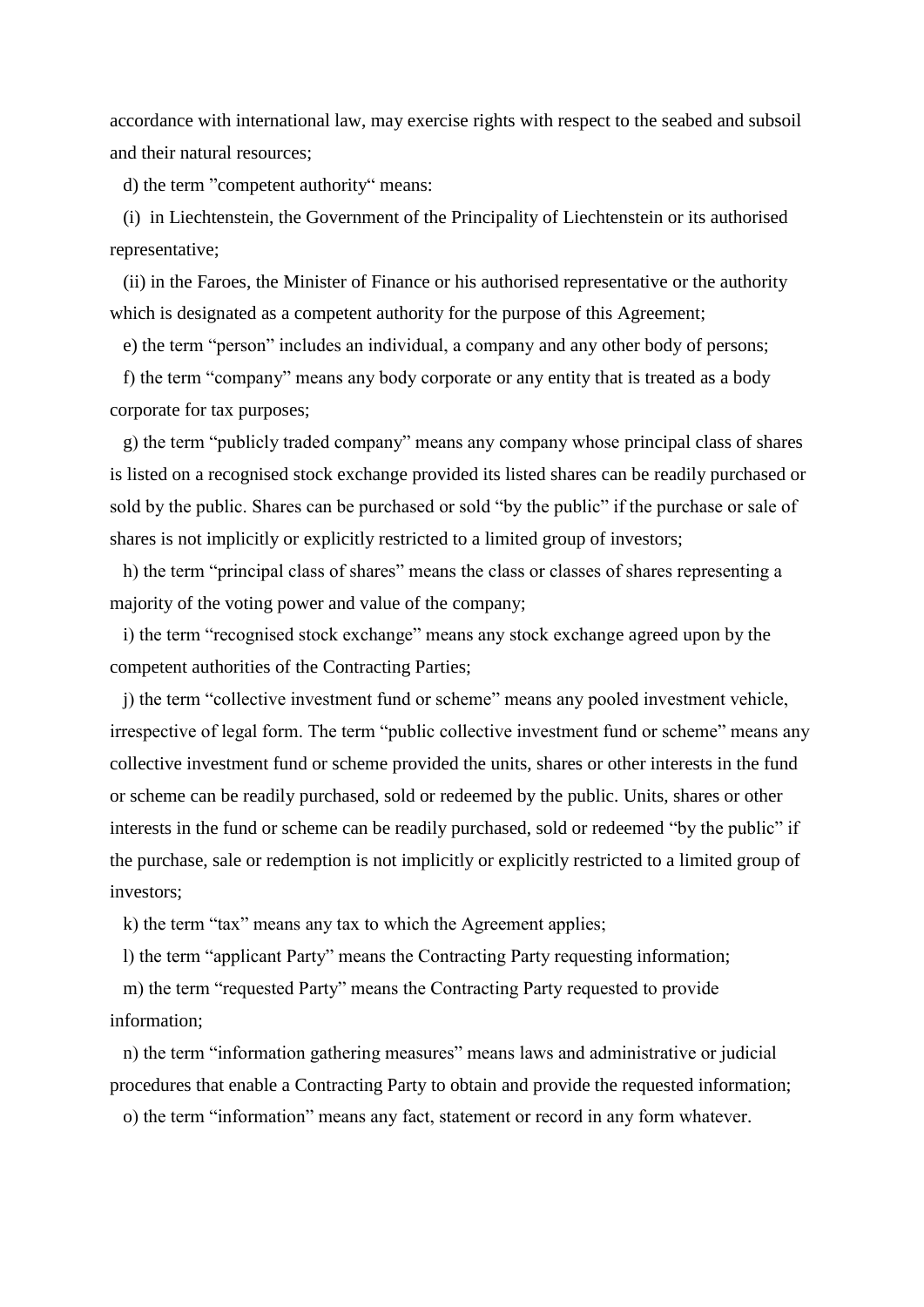2. As regards the application of this Agreement at any time by a Contracting Party, any term not defined therein shall, unless the context otherwise requires, have the meaning that it has at that time under the law of that Party, any meaning under the applicable tax laws of that Party prevailing over a meaning given to the term under other laws of that Party.

# **Article 5 Exchange of Information Upon Request**

1. The competent authority of the requested Party shall provide upon request of the applicant Party information for the purposes referred to in Article 1. Such information shall be exchanged without regard to whether the conduct being investigated would constitute a crime under the laws of the requested Party if such conduct occurred in the requested Party.

2. If the information in the possession of the competent authority of the requested Party is not sufficient to enable it to comply with the request for information, that Party shall use all relevant information gathering measures to provide the applicant Party with the information requested, notwithstanding that the requested Party may not need such information for its own tax purposes.

3. If specifically requested by the competent authority of the applicant Party, the competent authority of the requested Party shall provide information under this Article, to the extent allowable under its domestic laws, in the form of depositions of witnesses and authenticated copies of original records.

4. Each Contracting Party shall ensure that its competent authorities for the purposes specified in Article 1 of the Agreement, have the authority to obtain and provide upon request:

a) information held by banks, other financial institutions, and any person acting in an agency or fiduciary capacity including nominees and trustees;

b) information regarding the ownership of companies, partnerships and other persons, including,

(i) within the constraints of Article 2, ownership information on all such persons in an ownership chain;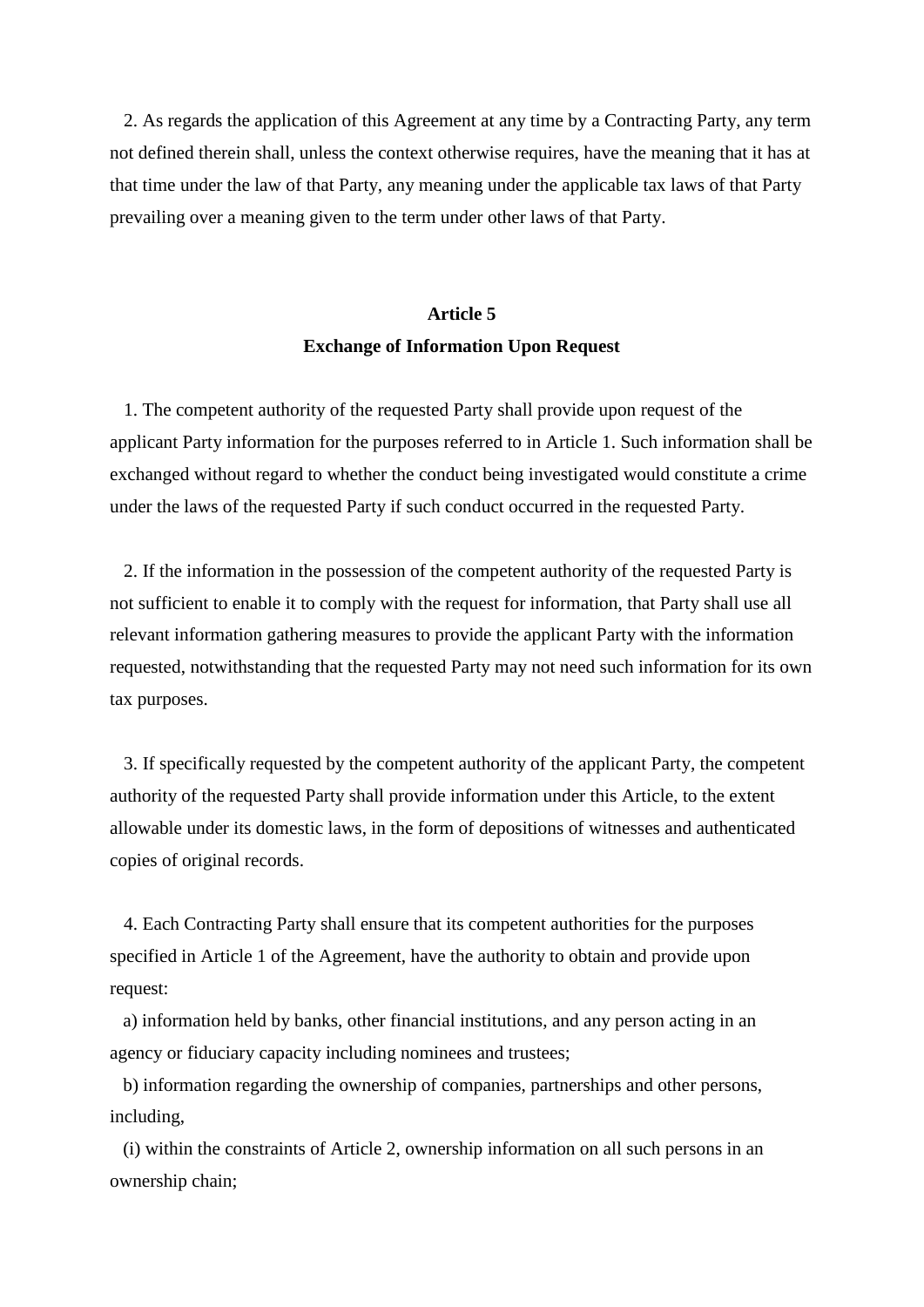(ii) in the case of trusts, information on settlors, trustees and beneficiaries; and in the case of foundations, information on founders, members of the foundation council and beneficiaries.

Further, this Agreement does not create an obligation on the Contracting Parties to obtain or provide ownership information with respect to publicly traded companies or public collective investment funds or schemes unless such information can be obtained without giving rise to disproportionate difficulties.

5. The competent authority of the applicant Party shall formulate the request with the greatest detail possible and shall provide the following information to the competent authority of the requested Party when making a request for information under the Agreement to demonstrate the foreseeable relevance of the information to the request:

a) the identity of the person under examination or investigation;

b) the taxable period for which the information is sought;

c) a statement of the information sought including its nature and the form in which the applicant Party wishes to receive the information from the requested Party;

d) the matter with respect to which the information is sought;

e) grounds for believing that the information requested is held in the requested Party or is in the possession or control of a person within the jurisdiction of the requested Party;

f) to the extent known, the name and address of any person believed to be in possession of the requested information;

g) a statement that the request is in conformity with the law and administrative practices of the applicant Party, that if the requested information was within the jurisdiction of the applicant Party then the competent authority of the applicant Party would be able to obtain the information under the laws of the applicant Party or in the normal course of administrative practice and that it is in conformity with this Agreement; and

h) a statement that the applicant Party has pursued all means available in its own territory to obtain the information, except those that would give rise to disproportionate difficulties.

6. The competent authority of the requested Party shall forward the requested information as promptly as possible to the applicant Party. To ensure a prompt response, the competent authority of the requested Party shall:

a) Confirm receipt of a request in writing to the competent authority of the applicant Party and shall notify the competent authority of the applicant Party of deficiencies in the request, if any, within 60 days of the receipt of the request.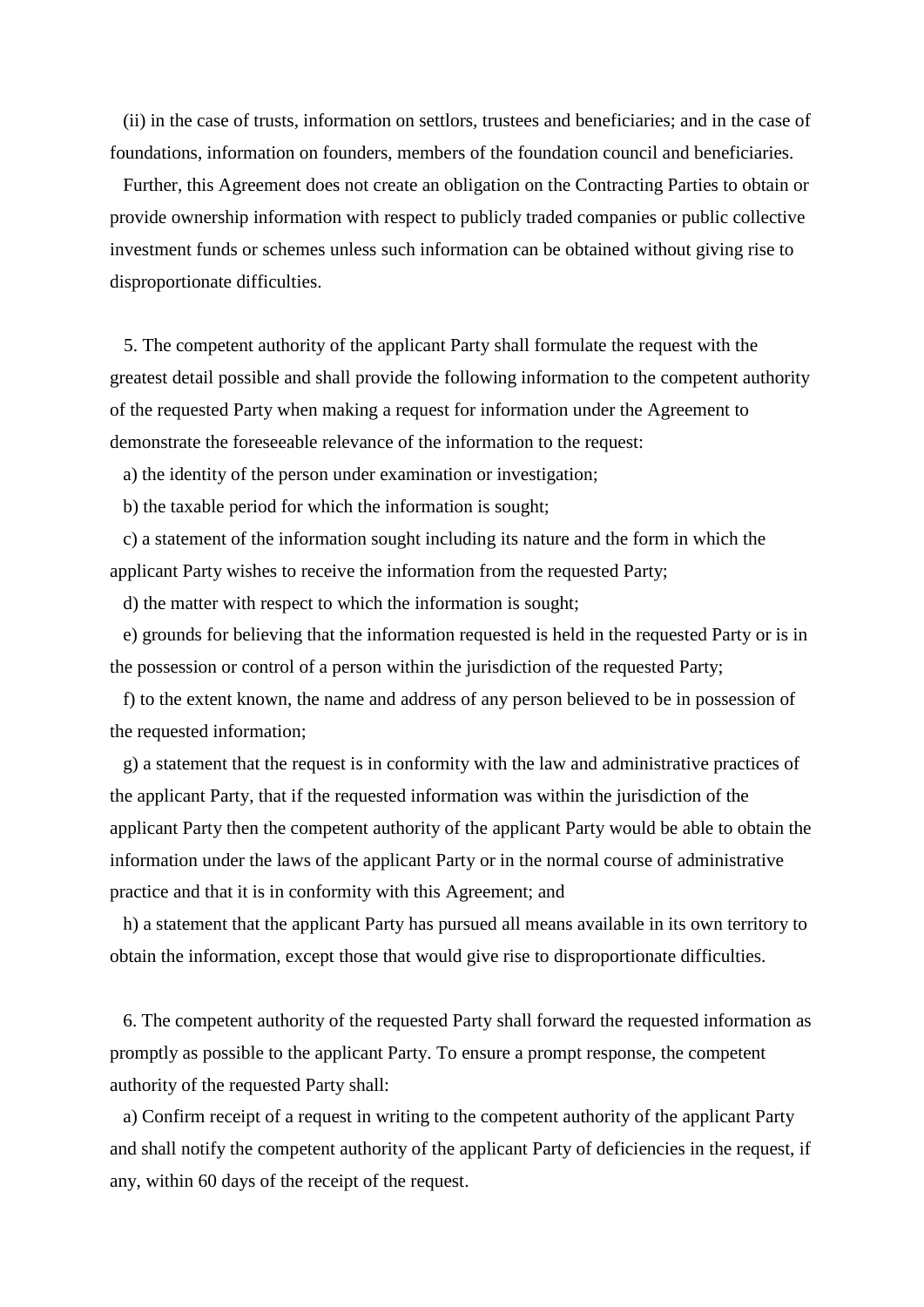b) If the competent authority of the requested Party has been unable to obtain and provide the information within 90 days of receipt of the request, including if it encounters obstacles in furnishing the information or it refuses to furnish the information, it shall immediately inform the applicant Party, explaining the reason for its inability, the nature of the obstacles or the reasons for its refusal.

### **Article 6 Tax Examinations Abroad**

1. By reasonable notice given in advance, the applicant Party may request that the requested Party allows representatives of the competent authority of the applicant Party to enter the territory of the requested Party, to the extent permitted under the law of the last-mentioned Party, to interview individuals and examine records with the written consent of the persons concerned. The competent authority of the second-mentioned Party shall notify the competent authority of the first-mentioned Party of the time and place of the meeting with the individuals concerned.

2. At the request of the competent authority of one Contracting Party, the competent authority of the other Contracting Party may allow representatives of the competent authority of the first-mentioned Party to be present at the appropriate part of a tax examination in the second-mentioned Party.

3. If the request referred to in paragraph 2 is acceded to, the competent authority of the Contracting Party conducting the examination shall, as soon as possible, notify the competent authority of the other Party about the time and place of the examination, the authority or official designated to carry out the examination and the procedures and conditions required by the first-mentioned Party for the conduct of the examination. All decisions with respect to the conduct of the tax examination shall be made by the Party conducting the examination.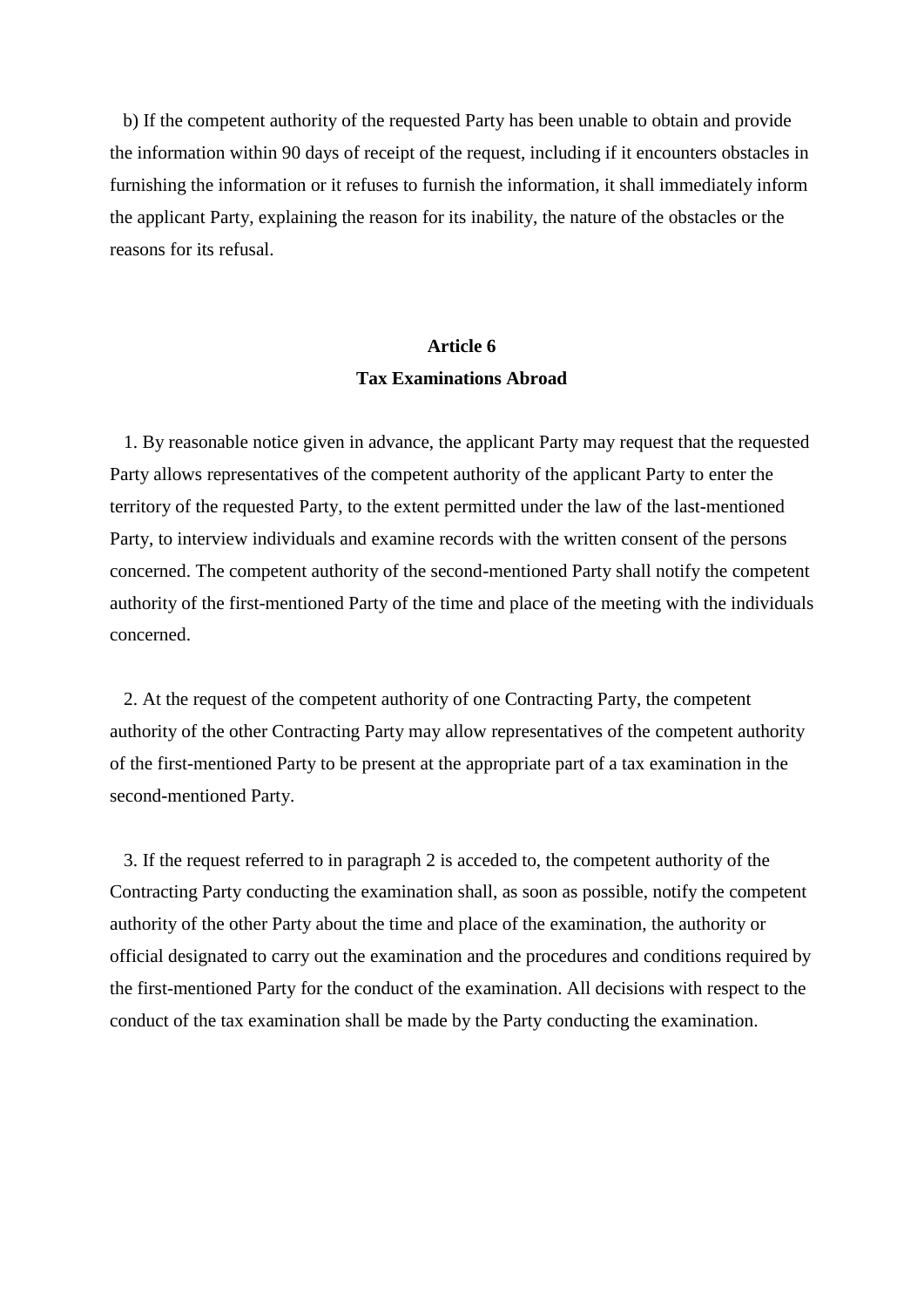# **Article 7 Possibility of Declining a Request**

1. The requested Party shall not be required to obtain or provide information that the applicant Party would not be able to obtain under its own laws or in the normal course of its administrative practice for purposes of the administration or enforcement of its own tax laws or in response to a valid request made in similar circumstances from the requested Party under this Agreement. The competent authority of the requested Party may decline to assist where the request is not made in conformity with this Agreement.

2. The provisions of this Agreement shall not impose on a Contracting Party the obligation to supply information which would disclose any trade, business, industrial, commercial or professional secret or trade process. Notwithstanding the foregoing, information of the type referred to in paragraph 4 of Article 5 shall not be treated as such a secret or trade process merely because it meets the criteria in that paragraph.

3. The provisions of this Agreement shall not impose on a Contracting Party the obligation to obtain or provide information, which would reveal confidential communications between a client and an attorney, solicitor or other admitted legal representative where such communications are:

- a) produced for the purposes of seeking or providing legal advice or
- b) produced for the purposes of use in existing or contemplated legal proceedings.

4. The requested Party may decline a request for information if the disclosure of the information would be contrary to public policy (ordre public).

5. A request for information shall not be refused on the ground that the tax claim giving rise to the request is disputed.

6. The requested Party may decline a request for information if the information is requested by the applicant Party to administer or enforce a provision of the tax law of the applicant Party, or any requirement connected therewith, which discriminates against a national of the requested Party as compared with a national of the applicant Party in the same circumstances.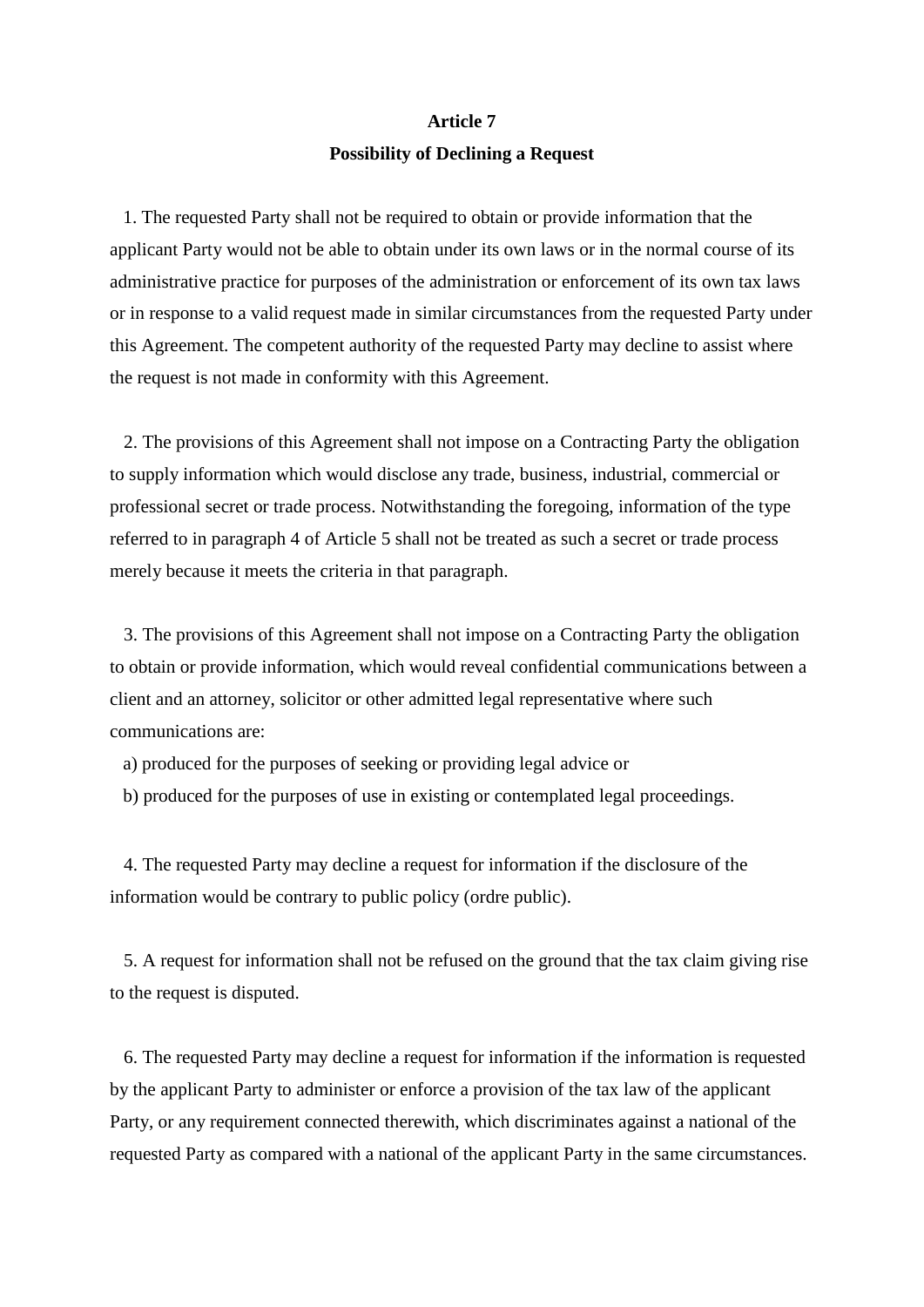# **Article 8 Confidentiality**

Any information provided and received by a Contracting Party under this Agreement shall be treated as confidential and may be disclosed only to persons or authorities (including courts and administrative bodies) in the jurisdiction of the Contracting Party concerned with the assessment or collection of, the enforcement or prosecution in respect of, or the determination of appeals in relation to, the taxes covered by this Agreement. Such persons or authorities shall use such information only for such purposes. They may disclose the information in public court proceedings or in judicial decisions. The information may not be disclosed to any other person or entity or authority or any other jurisdiction, State or sovereign territory not party to this Agreement without the express written consent of the competent authority of the requested Party.

#### **Article 9**

#### **Costs**

1. Unless the competent authorities of the Contracting Parties otherwise agree, ordinary costs incurred in providing assistance under this Agreement shall be borne by the requested Party.

2. Unless the competent authorities of the Contracting Parties otherwise agree, extraordinary costs incurred in providing assistance or implementing procedures related to this Agreement shall be borne by the applicant Party, as applicable. Such extraordinary costs shall include, for example, any costs incurred in providing assistance to the extent that such assistance requires engaging external advisers in connection with litigation or otherwise.

3. Where the requested Party considers that extraordinary costs will be incurred, the competent authority of the requested Party shall consult with the competent authority of the applicant Party before taking further steps to provide the assistance sought.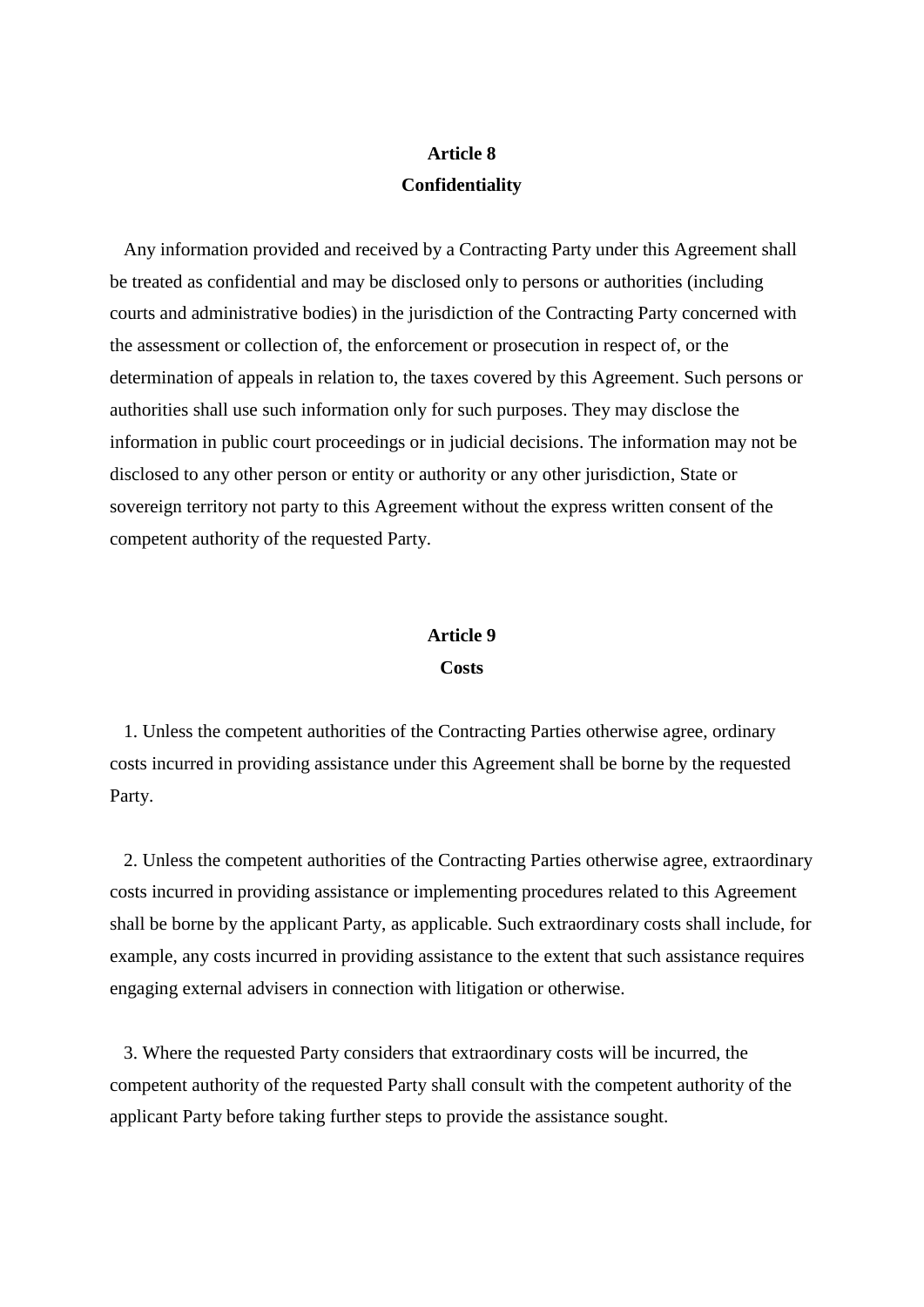#### **Article 10**

#### **Mutual agreement procedure**

1. Where difficulties or doubts arise between the Contracting Parties regarding the implementation or interpretation of this Agreement, the respective competent authorities shall endeavour to resolve the matter by mutual agreement.

2. In addition to the agreements referred to in paragraph 1, the competent authorities of the Contracting Parties may mutually agree on the procedures to be used under this Agreement.

3. The competent authorities of the Contracting Parties may communicate with each other directly for purposes of reaching agreement under this Article.

# **Article 11 Protocol**

The attached Protocol shall form an integral part of this Agreement.

# **Article 12 Implementation Legislation**

The Contracting Parties shall enact any legislation necessary to comply with, and give effect to, the terms of this Agreement.

#### **Article 13**

#### **Entry into Force**

1. Each of the Contracting Parties shall notify the other in writing of the completion of the procedures required by its law for the entry into force of this Agreement. The Agreement shall enter into force on the thirtieth day after the receipt of the later of these notifications.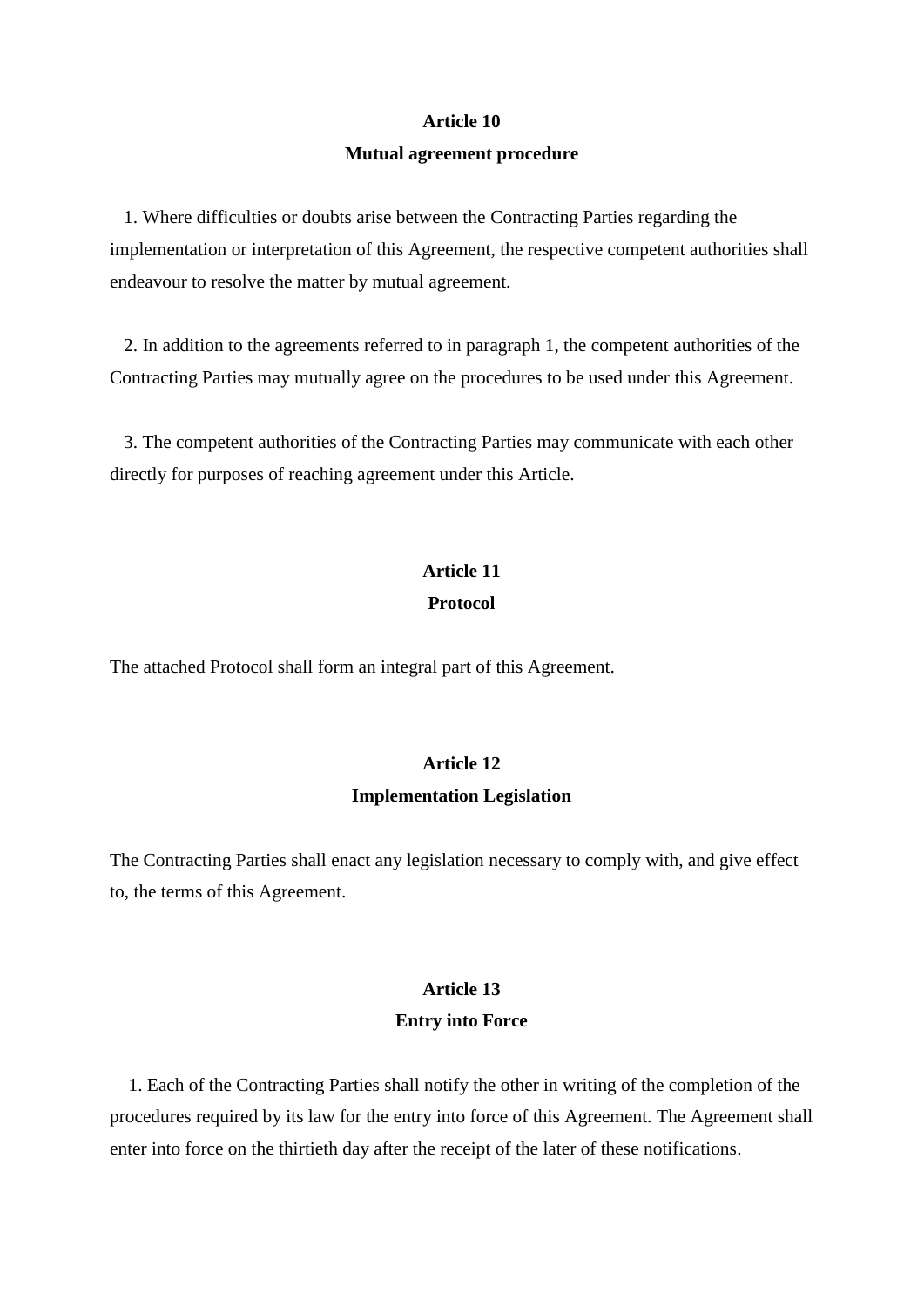2. Upon the date of entry into force, this Agreement shall have effect for all requests made but only in respect of taxable periods beginning on or after January 1, 2011.

### **Article 14 Termination**

1. This Agreement shall remain in force until terminated by a Contracting Party. Either Contracting Party may terminate the Agreement, through diplomatic channels, by giving written notice of termination to the other Contracting Party. In such case, the Agreement shall cease to have effect on the first day of the month following the end of the period of six months after the date of receipt of notice of termination by the other Contracting Party.

2. In the event of termination, both Contracting Parties shall remain bound by the provisions of Article 8 with respect to any information obtained under this Agreement.

In witness whereof the undersigned being duly authorised thereto have signed the Agreement.

Done at …….........., this …… day of ……...........2010, in duplicate in the English language.

For the Government For the Government of the of the Faroes Principality of Liechtenstein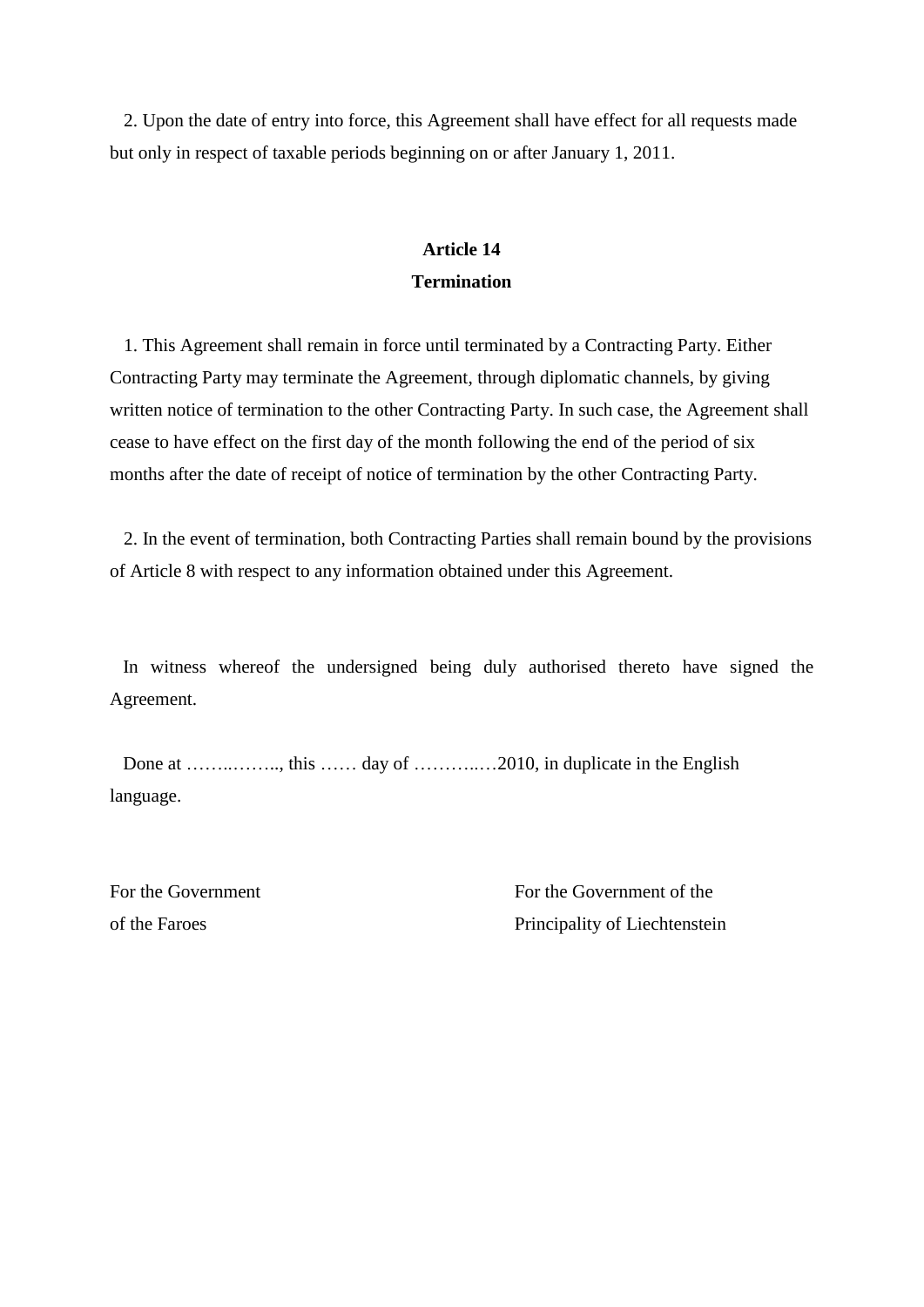#### **Protocol**

*to the Agreement between the Government of the Faroes and the Government of the Principality of Liechtenstein for the exchange of information relating to tax matters*

On the occasion of the signing of the Agreement between the Government of the Faroes and the Government of the Principality of Liechtenstein (the "Contracting Parties") for the exchange of information relating to tax matters (herinafter referred to as "the Agreement"), the Contracting Parties have agreed upon the following provisions, which shall form an integral part of the Agreement:

1. With respect to subparagraph (a) of paragraph 5 of Article 5, it is understood that it is not necessary to provide the name of the taxpayer in order to define its identity, if this identity can be determined from equivalent elements.

2. Formal communications, including requests for information, made in connection with or pursuant to the provisions of the Agreement will be in writing directly between the competent authorities.

3. With respect to subparagraph (e) of paragragh 1 of Article 4, it is understood that the term "person" includes a dormant inheritance.

4. With respect to subparagraph (f) of paragraph 1 of Article 4, it is understood that the term "company" includes also foundations, establishments ("Anstalten"), trusts and special asset endowments.

In witness whereof the undersigned being duly authorised thereto have signed the Protocol.